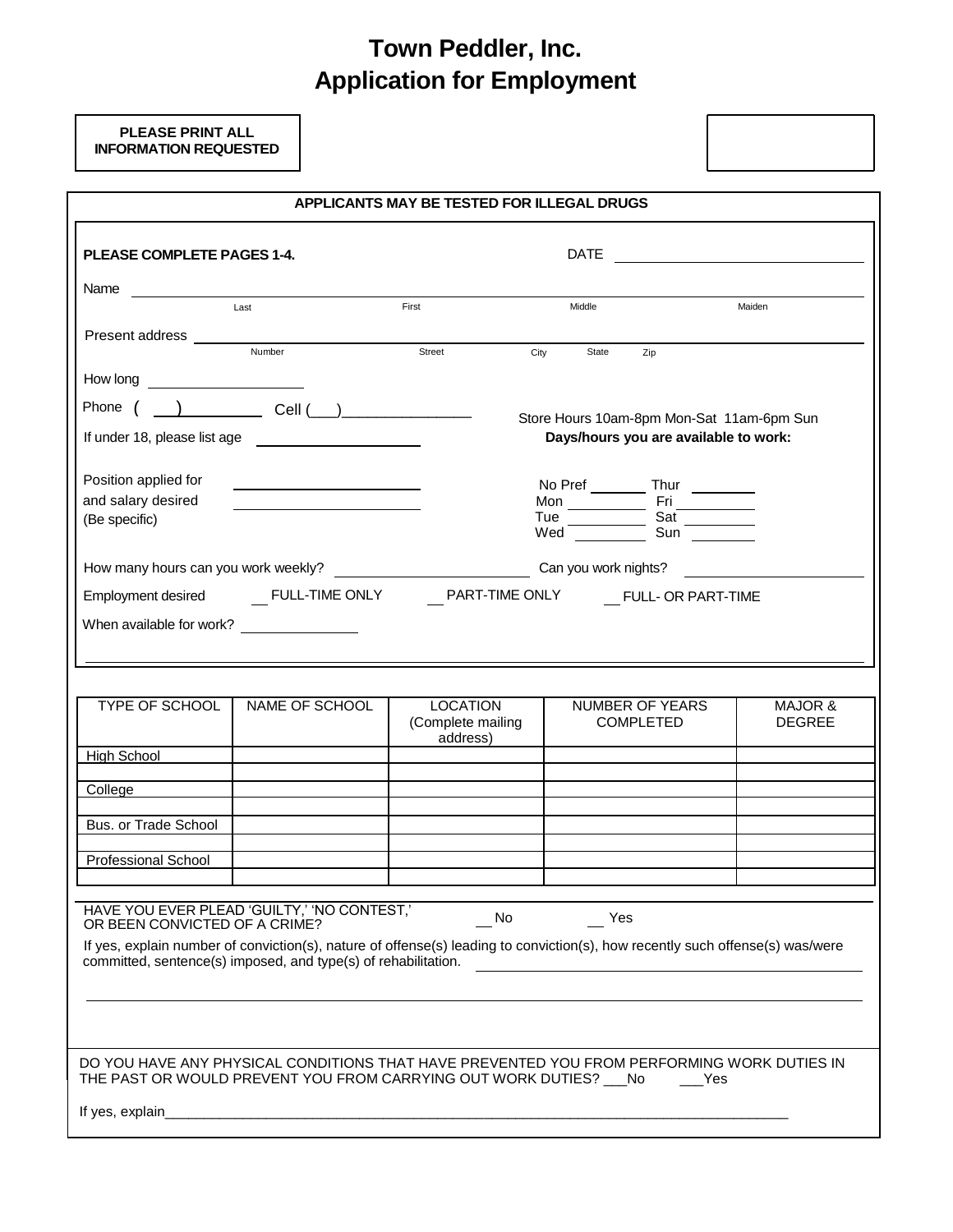# **PLEASE PRINT ALL<br>INFORMATION REQUESTED**

#### **ITOWN PEDDLER, INC. APPLICATION FOR EMPLOYMENT Page 2**

| DO YOU HAVE A DRIVER'S LICENSE? _____ Yes ___ No                                                                             |                                                                                                                                                                                                                                                               |
|------------------------------------------------------------------------------------------------------------------------------|---------------------------------------------------------------------------------------------------------------------------------------------------------------------------------------------------------------------------------------------------------------|
| What is your means of transportation to work?                                                                                |                                                                                                                                                                                                                                                               |
|                                                                                                                              |                                                                                                                                                                                                                                                               |
|                                                                                                                              |                                                                                                                                                                                                                                                               |
|                                                                                                                              |                                                                                                                                                                                                                                                               |
|                                                                                                                              | <b>OFFICE ONLY</b>                                                                                                                                                                                                                                            |
| Yes                                                                                                                          | Word<br>Yes<br>Yes                                                                                                                                                                                                                                            |
| <b>WPM</b><br><b>Typing</b><br>No.                                                                                           | 10-key<br>Processing<br><b>WPM</b><br>No<br>No                                                                                                                                                                                                                |
| PC<br>Personal<br>Yes<br>Computer<br>No<br>Mac                                                                               |                                                                                                                                                                                                                                                               |
|                                                                                                                              |                                                                                                                                                                                                                                                               |
| Please list two references other than relatives or previous employers.                                                       |                                                                                                                                                                                                                                                               |
| Name<br><u> Alexandria de la contrada de la contrada de la contrada de la contrada de la contrada de la contrada de la c</u> | Name and the contract of the contract of the contract of the contract of the contract of the contract of the contract of the contract of the contract of the contract of the contract of the contract of the contract of the c                                |
|                                                                                                                              | Position<br><u> Alexandria de la contrada de la contrada de la contrada de la contrada de la contrada de la contrada de la c</u>                                                                                                                              |
|                                                                                                                              |                                                                                                                                                                                                                                                               |
|                                                                                                                              | Address<br><u> 1980 - Johann Barbara, martxa alemaniar arg</u>                                                                                                                                                                                                |
|                                                                                                                              |                                                                                                                                                                                                                                                               |
|                                                                                                                              | Telephone ( <u>)</u>                                                                                                                                                                                                                                          |
|                                                                                                                              |                                                                                                                                                                                                                                                               |
| which you are applying.                                                                                                      | An application form sometimes makes it difficult for an individual to adequately summarize a complete background. Use the<br>space below to summarize any additional information necessary to describe your full qualifications for the specific position for |
|                                                                                                                              |                                                                                                                                                                                                                                                               |
|                                                                                                                              |                                                                                                                                                                                                                                                               |
|                                                                                                                              |                                                                                                                                                                                                                                                               |
|                                                                                                                              |                                                                                                                                                                                                                                                               |
|                                                                                                                              |                                                                                                                                                                                                                                                               |
|                                                                                                                              |                                                                                                                                                                                                                                                               |
|                                                                                                                              |                                                                                                                                                                                                                                                               |
|                                                                                                                              |                                                                                                                                                                                                                                                               |
|                                                                                                                              |                                                                                                                                                                                                                                                               |
|                                                                                                                              |                                                                                                                                                                                                                                                               |
|                                                                                                                              |                                                                                                                                                                                                                                                               |
|                                                                                                                              |                                                                                                                                                                                                                                                               |
|                                                                                                                              |                                                                                                                                                                                                                                                               |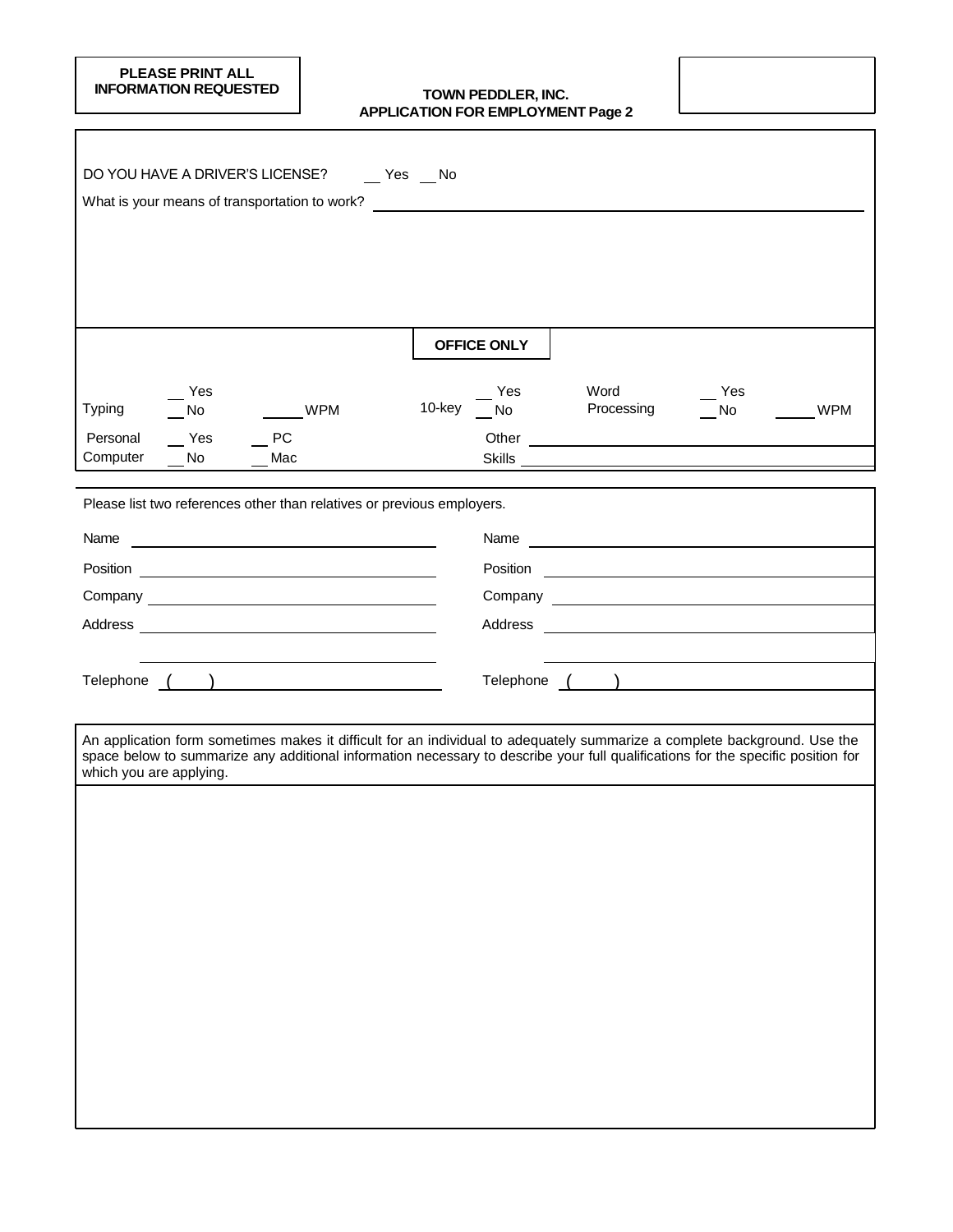### **PLEASE PRINT ALL INFORMATION REQUESTED TOWN PEDDLER, INC.**

# **APPLICATION FOR EMPLOYMENT Page 3**

|                                                                                                                                                                                                                             | <b>MILITARY</b>              |                         |               |
|-----------------------------------------------------------------------------------------------------------------------------------------------------------------------------------------------------------------------------|------------------------------|-------------------------|---------------|
| HAVE YOU EVER BEEN IN THE ARMED FORCES?                                                                                                                                                                                     | Yes No                       |                         |               |
| ARE YOU NOW A MEMBER OF THE NATIONAL GUARD?                                                                                                                                                                                 |                              |                         |               |
|                                                                                                                                                                                                                             | $\sqrt{2}$ Yes $\sqrt{2}$ No |                         |               |
| Specialty                                                                                                                                                                                                                   | Date Entered                 | Discharge Date          |               |
| Please list your work experience for the past five years beginning with your most recent job<br><b>Work</b><br>held. If you were self-employed, give firm name. Attach additional sheets if necessary.<br><b>Experience</b> |                              |                         |               |
| Name of employer<br>Address                                                                                                                                                                                                 | Name of last<br>supervisor   | <b>Employment dates</b> | Pay or salary |
| City, State, Zip Code<br>Phone number                                                                                                                                                                                       |                              | From                    | Start         |
|                                                                                                                                                                                                                             |                              | To                      | Final         |
|                                                                                                                                                                                                                             | Your last job title          |                         |               |
| Reason for leaving (be specific)                                                                                                                                                                                            |                              |                         |               |
|                                                                                                                                                                                                                             |                              |                         |               |
| Name of employer<br>Address                                                                                                                                                                                                 | Name of last<br>supervisor   | Employment dates        | Pay or salary |
| City, State, Zip Code<br>Phone number                                                                                                                                                                                       |                              | From                    | Start         |
|                                                                                                                                                                                                                             |                              |                         |               |
|                                                                                                                                                                                                                             | Your Last Job Title          | To                      | Final         |
|                                                                                                                                                                                                                             |                              |                         |               |
| Reason for leaving (be specific)                                                                                                                                                                                            |                              |                         |               |
| List the jobs you held, duties performed, skills used or learned, advancements or promotions while you worked at this<br>company.                                                                                           |                              |                         |               |